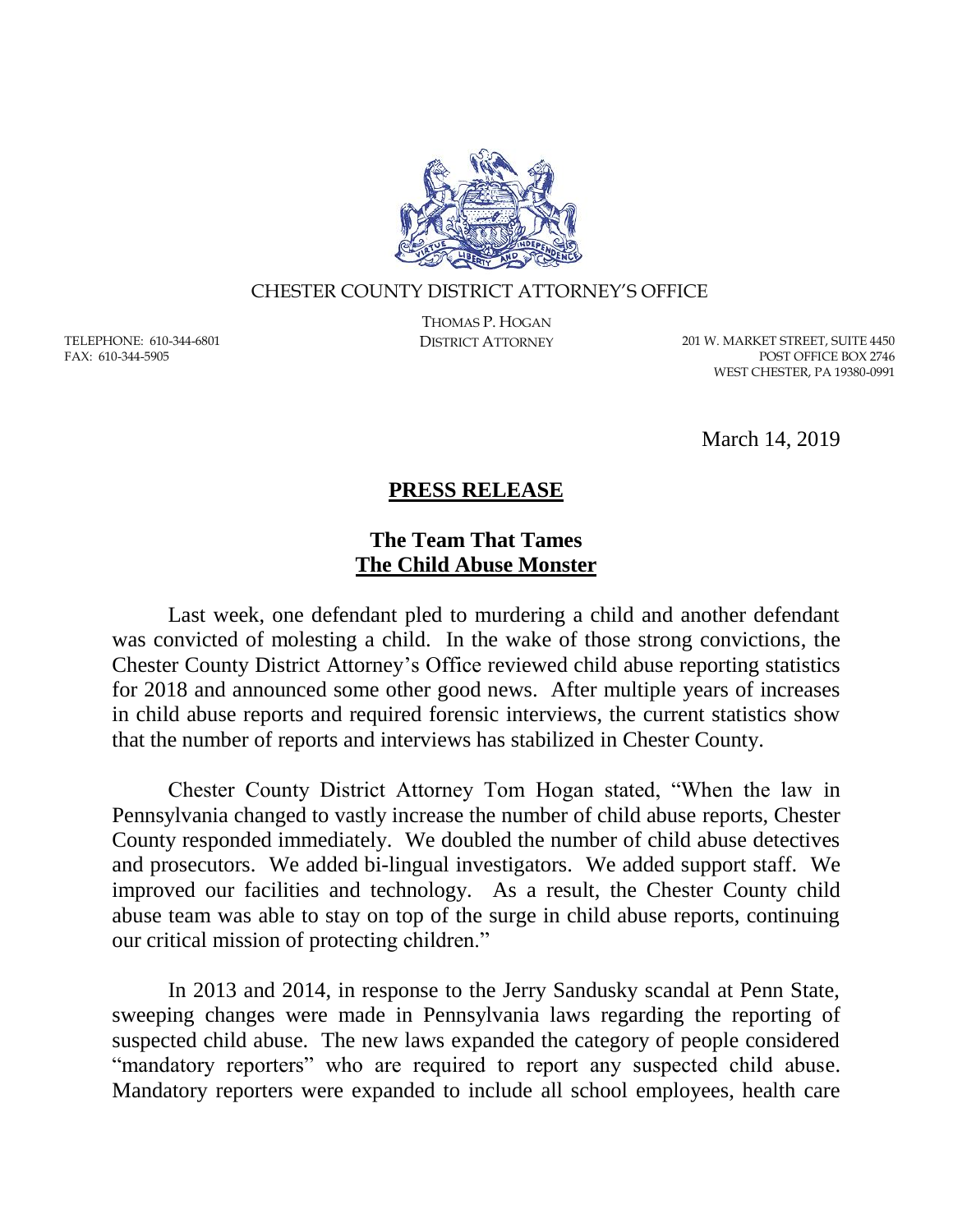providers, child care providers, and other new categories. The new laws also expanded the definition of "child abuse."

As a result, the number of reports of child abuse increased dramatically. With the increase in reports, the number of "forensic interviews," which are interviews of children specifically designated to both protect children and elicit the truth, also increased.

The progression of child abuse reports in Chester County is as follows:

| <b>Year</b> | <b>Number of Reports</b> |
|-------------|--------------------------|
| 2014        | 414                      |
| 2015        | 1,306                    |
| 2016        | 1,681                    |
| 2017        | 1,924                    |
| 2018        | 1,983                    |

The number of forensic interviews for the same time period is as follows:

| <b>Year</b> | <b>Forensic Interviews</b> |
|-------------|----------------------------|
| 2014        | 233                        |
| 2015        | 251                        |
| 2016        | 358                        |
| 2017        | 363                        |
| 2018        | 346                        |

Megan King, the Deputy District Attorney in charge of the Child Abuse Unit, stated, "In Chester County, we are lucky that the District Attorney's Office had the resources and foresight to deal with these increases. Working as a team, we have vastly improved our ability to investigate and prosecute child abuse cases. Chester County now stands as a leader in the field of child abuse prosecutions."

Every child abuse case in Chester County is reported to the Chester County Detectives, the investigative arm of the District Attorney's Office. The detectives and prosecutors assigned to the Child Abuse Unit then assess the cases to decide which cases should be handled directly by the Chester County Detectives and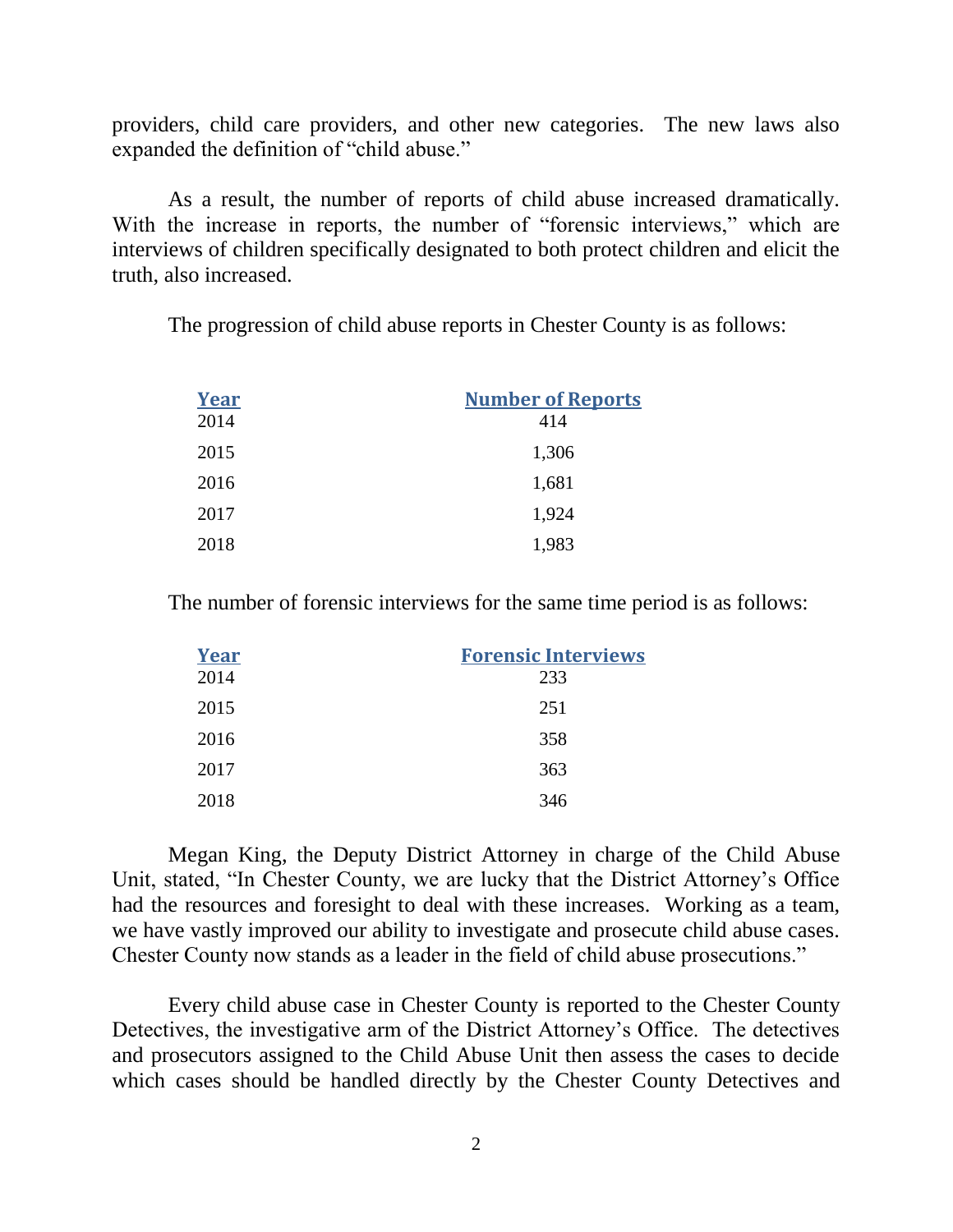which can be addressed by municipal police departments or the Pennsylvania State Police.

The cases are then worked through the Chester County Children's Advocacy Center (the "CAC"). The CAC is a child-focused, facility-based program in which representatives from multiple core disciplines work together, conducting joint child forensic interviews and making team decisions about the investigation, treatment, management and prosecution of child sexual and physical abuse. The CAC includes a safe, child-friendly area for children and their families located in the Chester County Justice Center. The center includes a waiting room, observation room, and a forensic interview room. The interviews are conducted by highly trained investigators, the interviews are recorded, and the center is nationally accredited through the National Children's Alliance.

Sergeant David Sassa, the Chester County Detective who supervises the Child Abuse Unit, said, "We have made outstanding progress in the last few years in our ability to handle child abuse cases. We follow a vertical prosecution model, which has detectives and prosecutors working together the moment a case is reported. We have top-flight medical experts working with us, allowing us to delve deeper into child abuse cases than ever before. I am proud to say that we have created one of the best Child Abuse Units in Pennsylvania."

In 2016, the District Attorney's Office warned the public about the expected increases in child abuse reports. The District Attorney's Office is now announcing that the number of suspected child abuse reports should remain stable for the foreseeable future. The statistics from 2018 bear out this news, with a relatively flat number of child abuse reports and an actual decrease in forensic interviews.